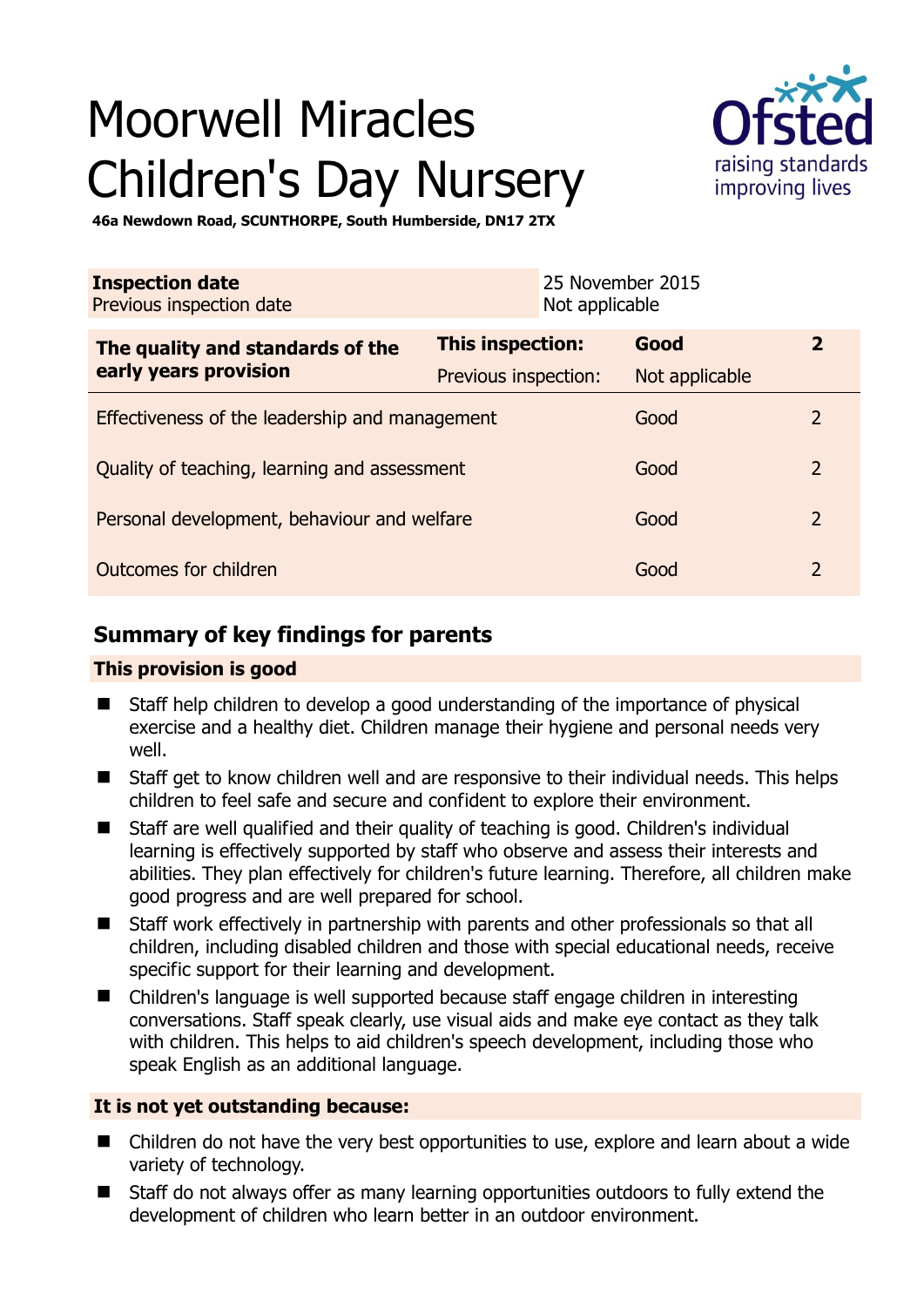# **What the setting needs to do to improve further**

#### **To further improve the quality of the early years provision the provider should:**

- $\blacksquare$  increase opportunities for children to learn about a variety of technology and gain basic skills in operating a range of equipment
- $\blacksquare$  enhance the play and learning opportunities outdoors, particularly for children who prefer to learn outside.

#### **Inspection activities**

- $\blacksquare$  The inspector observed the quality of teaching during activities in all the playrooms, and assessed the impact this has on children's learning.
- The inspector completed a joint observation with the manager. She discussed children's learning and development, sampled their records and looked at the planning documentation.
- The inspector looked at relevant documentation, such as the nursery's self-evaluation, policies and procedures. She also checked evidence of the suitability of staff working in the nursery.
- The inspector held discussions with the management team and spoke with children and staff at appropriate times throughout the inspection.
- The inspector took into account the views of parents and carers spoken to on the day.
- The inspector had a tour of the premises, both indoors and outdoors with the manager.

#### **Inspector**

Jane Rushby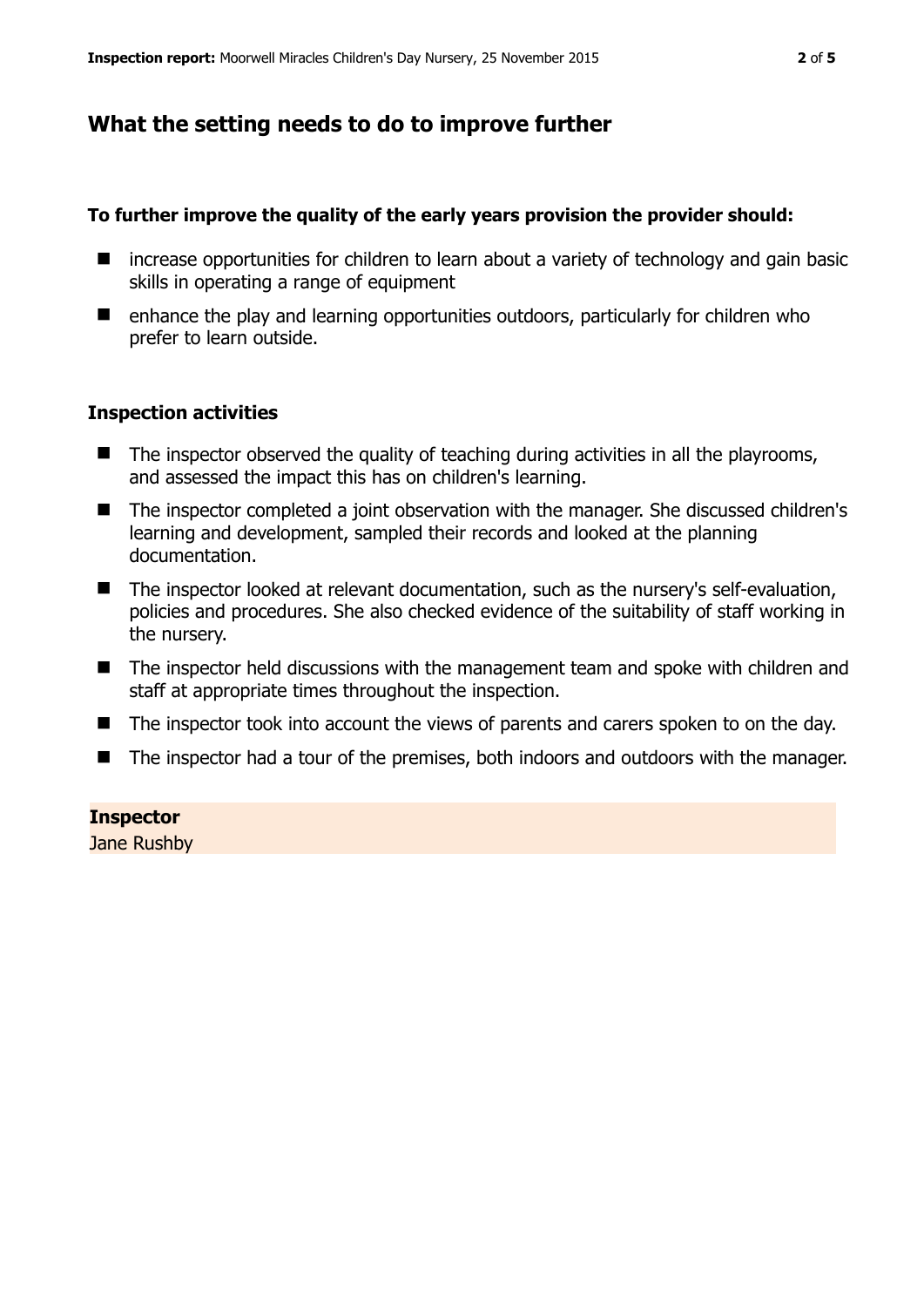# **Inspection findings**

### **Effectiveness of the leadership and management is good**

Safeguarding is effective. Staff have a good understanding of their responsibility with regard to protecting children from abuse and neglect. They have a good knowledge of the procedures to follow should they have a concern. Robust procedures ensure that the environment is safe and secure at all times. This helps to assure children's safety. Staff recruitment procedures are robust. Regular staff meetings and ongoing supervision mean that practice is carefully monitored and reviewed. Any training needs are identified and managers seek out additional courses for staff as required. Staff share new information and skills with the rest of the team. This has had a positive impact on the quality of care and education that staff provide. The manager and staff regularly reflect on the strengths and weaknesses of their practice. They regularly consult parents and use their opinions to bring about improvements. This has a positive impact on children's well-being and development.

#### **Quality of teaching, learning and assessment is good**

Staff understand that children learn best when they are active and engaged in purposeful play. Therefore, children are thoroughly motivated and active learners. Staff provide a range of activities to promote children's all-round development. Babies benefit from having plenty of space to develop their mobility, exploratory and physical skills. Children of all ages develop a love of books, both independently and in groups. Children count and recognise numbers in the environment with support from staff. Younger children enjoy exploring in the sand. Older children work together to build the train track. Staff interact very effectively with children as they play and encourage them to express their ideas and to explore.

## **Personal development, behaviour and welfare are good**

Staff provide a good range of resources that reflects the children's interests and stages of development. This enables them to extend their knowledge and skills across all areas of learning. Staff sing and chat to younger children as they change nappies and settle them to sleep with kind words and gentle reassurance. Children gain independence during mealtimes and when putting on their coats before they play outdoors. Staff take time to listen to children. Children learn that their views are valued. Therefore, their confidence and self-esteem are fostered. Children behave well. Staff offer clear guidance to help children understand and this helps them to play together and take turns.

## **Outcomes for children are good**

An effective system of observing and assessing children's learning is in place. Staff clearly identify children's next steps for learning. These are used when planning activities to help ensure all children make good progress. All children, including those who are in receipt of funding, make good progress in their learning. Children are well prepared for the next stage in their learning and development and the eventual move on to school.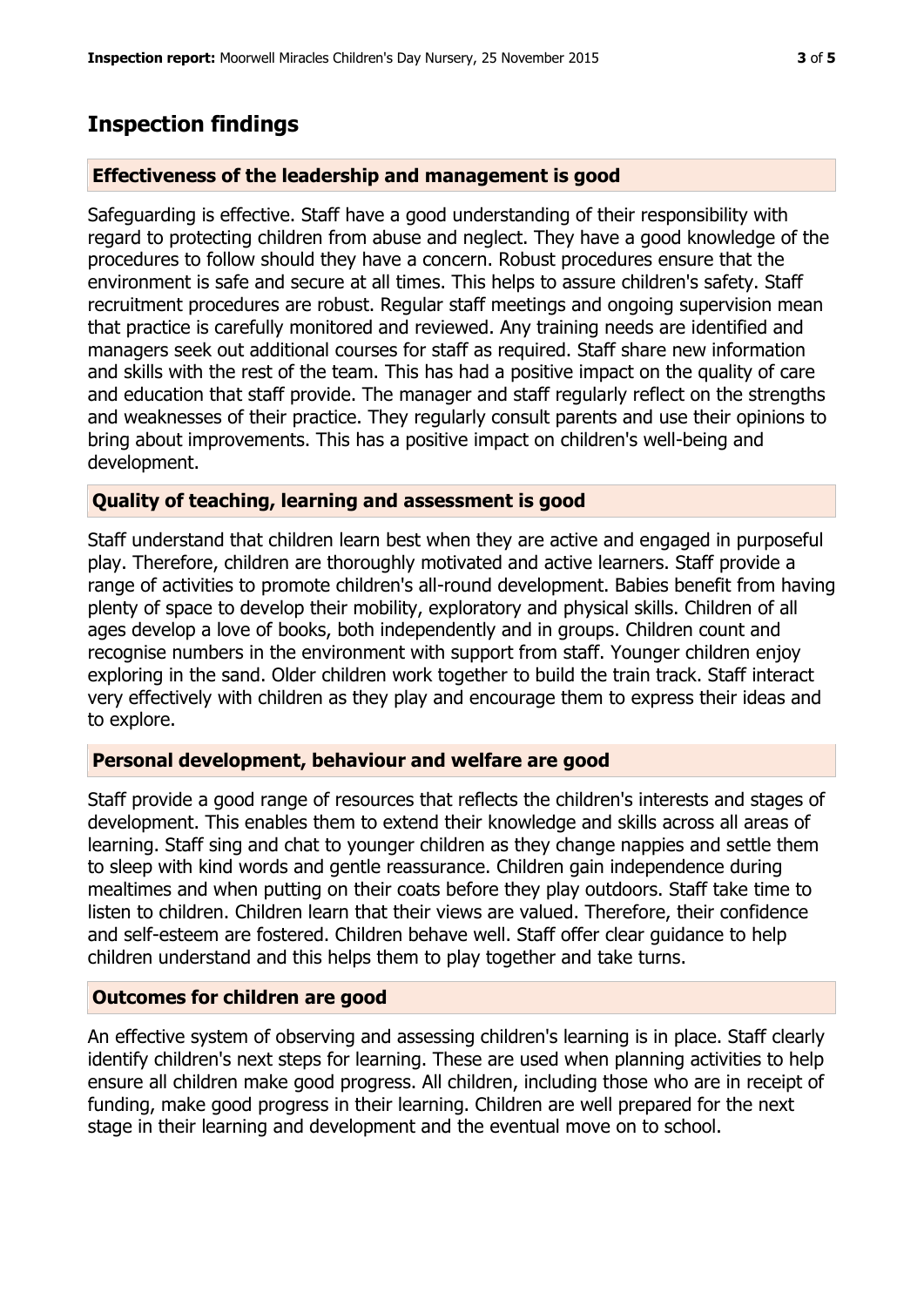# **Setting details**

| Unique reference number       | EY479893                 |  |
|-------------------------------|--------------------------|--|
| <b>Local authority</b>        | North Lincolnshire       |  |
| <b>Inspection number</b>      | 991017                   |  |
| <b>Type of provision</b>      | Full-time provision      |  |
| Day care type                 | Childcare - Non-Domestic |  |
| <b>Age range of children</b>  | $0 - 14$                 |  |
| <b>Total number of places</b> | 78                       |  |
| Number of children on roll    | 103                      |  |
| <b>Name of provider</b>       | Moorwell Miracles Ltd    |  |
| Date of previous inspection   | Not applicable           |  |
| <b>Telephone number</b>       | 01724 487010             |  |

Moorwell Miracles Children's Day Nursery was registered in 2014. The nursery employs 13 members of childcare staff, all of whom hold appropriate early years qualifications at levels 6, 3 or 2. The nursery manager holds Early Years Teacher Status. The nursery opens from 7am to 7pm, Monday to Friday, all year round. It also opens on Saturdays from 8am to 3pm. The nursery provides funded early education for two-, three- and fouryear-old children. It supports disabled children and those with special educational needs and children who have English as an additional language.

This inspection was carried out by Ofsted under sections 49 and 50 of the Childcare Act 2006 on the quality and standards of provision that is registered on the Early Years Register. The registered person must ensure that this provision complies with the statutory framework for children's learning, development and care, known as the Early Years Foundation Stage.

Any complaints about the inspection or the report should be made following the procedures set out in the guidance 'Complaints procedure: raising concerns and making complaints about Ofsted', which is available from Ofsted's website: www.gov.uk/government/organisations/ofsted. If you would like Ofsted to send you a copy of the guidance, please telephone 0300 123 4234, or email enquiries@ofsted.gov.uk.